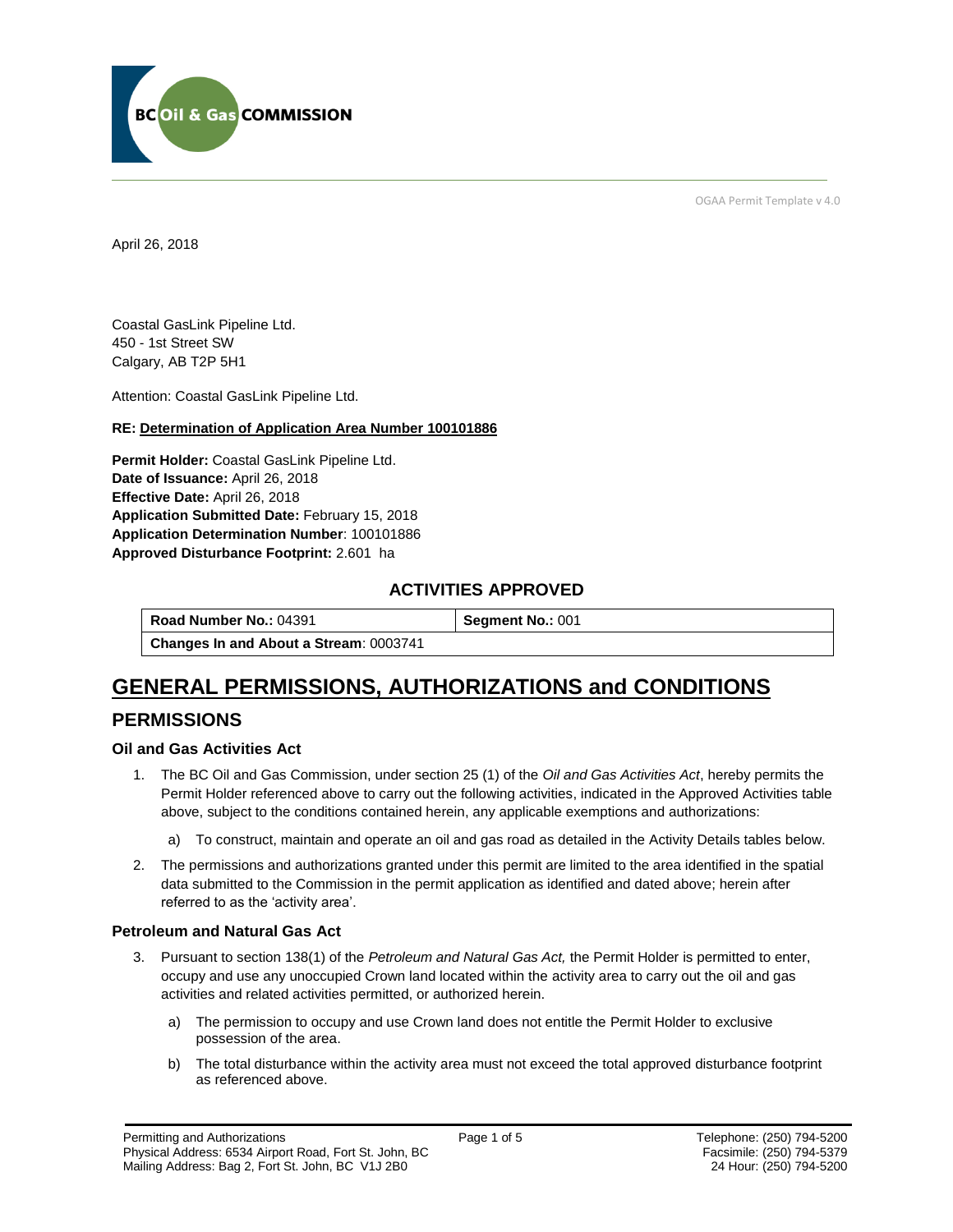## **CONDITIONS**

#### **Notification**

- 4. Within 60 days of the completion of construction activities under this permit, the Permit Holder must submit to the Commission a post-construction plan as a shapefile and PDF plan accurately identifying the location of the total area actually disturbed under this permit. The shapefile and plan must be submitted via eSubmission.
- 5. At least 5 (five) working days prior to the commencement of construction, the Permit Holder must provide a notice of works to any First Nation(s) who may have Aboriginal Interests identified, as per the BC First Nations Consultative Areas Database, within the area in which the works are to occur.

#### **General**

- 6. The rights granted by this permit in relation to unoccupied Crown land are subject to all subsisting grants to or rights of any person made or acquired under the *Coal Act, Forest Act, Land Act, Mineral Tenure Act, Petroleum and Natural Gas Act, Range Act, Water Sustainability Act* or *Wildlife Act*, or any extension or renewal of the same.
- 7. The Permit Holder must not assign, sublicense or permit any person other than its employees, contractors or representatives to use or occupy any Crown land within the activity area, without the Commission's written consent.
- 8. The Permit Holder must ensure that any Crown land within the activity area is maintained in a condition so as to minimize hazards, including but not limited to hazards associated with storage of materials and equipment.
- 9. The Permit Holder must ensure that any Crown land within the activity area is maintained free of garbage, debris and unused equipment.

#### **Environmental**

- 10. Construction activities must not result in rutting, compaction or erosion of soils that cannot be reasonably rehabilitated to similar levels of soil productivity that existed on the activity area prior to the construction activities taking place.
- 11. Any temporary access must be constructed and maintained in a manner that provides for proper surface drainage, prevents pooling on the surface, and maintains slope integrity.

#### **Clearing**

12. The Permit Holder is permitted to fell any trees located on Crown land within 1.5 tree lengths of the activity area that are considered to be a safety hazard according to *Workers Compensation Act* regulations and must be felled in order to eliminate the hazard. Trees or portions of these trees that can be accessed from the activity area without causing damage to standing timber may be harvested.

#### **Water Course Crossings and Works**

- 13. Stream, lake and wetland crossings must be constructed in accordance with the methods and any mitigations, as specified in the application.
- 14. In-stream activities within a fish bearing stream, lake or wetland must occur
	- [during the applicable reduced risk work windows as specified in the](#page-0-0) Region 7 Omineca Reduced Risk Timing Windows for Fish and Wildlife; or
	- b) in accordance with alternative timing and associated mitigation recommended by a Qualified Professional and accepted by the Commission; or
	- c) in accordance with an authorization or letter of advice from Fisheries and Oceans Canada that is provided to the Commission.
- 15. At any time, the Commission may suspend instream works authorized under this permit. Suspensions on instream works will remain in place until such time as the Commission notifies permit holders that works may resume. Reasons for suspension of works may include, but are not limited to, drought conditions and increased environmental or public safety risks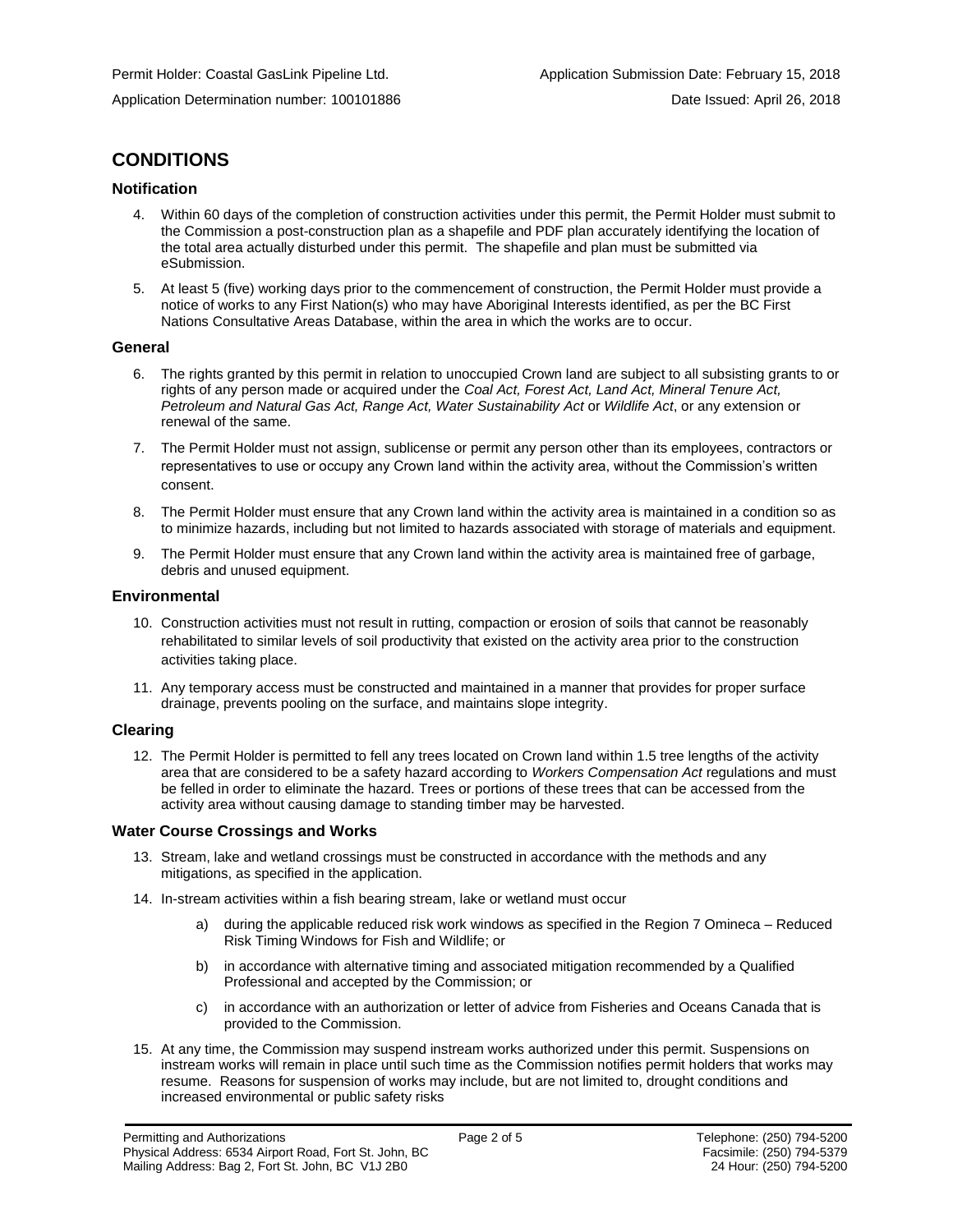- 16. Following initial construction, stream crossings are authorized for necessary road modification or maintenance activities on the activity area except for:
	- a) construction or replacement of a bridge or major culvert on a S1, S2, S3 or S5 stream;
	- b) installation of a closed bottom structure in a fish bearing stream;
	- c) excavation or grading of a stream bank or stream bed;
	- d) works within a Temperature Sensitive Stream established by order under s. 27 of the Environmental Protection and Management Regulation; or
	- e) Works within a Fisheries Sensitive Watershed established by order under section 28 of the Environmental Protection and Management Regulation.
- 17. Stream crossings for roads must be constructed, maintained and deactivated according to the following requirements, as applicable:
	- a) Only bridges, culverts, ice bridges or snow fills may be constructed at stream crossings.
	- b) Snow fills must consist of clean snow and may only be located on streams that are dry or frozen to the bottom during the period of construction, maintenance and use. Where periodic thaws are anticipated, culverts must be installed to allow meltwater to pass through. Snow fill and any installed culverts must be removed prior to spring snow melt.
	- c) Ice bridges on fish bearing streams may only be constructed where sufficient water depth and stream flows prevent the bridge structure from coming in contact with the stream bottom.
	- d) Water applied to construct an ice bridge on a water body must be sourced in accordance with the *Water Sustainability Act* unless
		- (i) the water body is a stream with a stream channel width of at least 5 metres and is not designated as a sensitive stream under the Fish Protection Act, or has a riparian class of W1, W3, or L1,
		- (ii) the water is sourced from the same water body proximal to the location on which the ice bridge is constructed,
		- (iii) the water body is not within the boundaries of a public park,
		- (iv) pump intakes do not disturb beds of streams or wetlands except as necessary for the safe installation and operation of equipment, and are screened with a maximum mesh size and approach velocity in accordance with the Fisheries and Oceans Canada Freshwater Intake End-of-Pipe Fish Screen Guideline, and
			- (a) where the water body is a stream, the flow of water in the stream at the time and location of pumping exceeds 60 litres per second and the instantaneous pumping rate does not exceed 1% of the water flowing in the water body at the time and location the pumping occurs, or
			- (b) where the water body is a lake or pond, the cumulative volume of water withdrawn does not exceed 10 cm of lake or pond depth, calculated as the product of lake or pond surface area x 10 cm;
	- e) Bridge or culvert abutments, footings and scour protection must be located outside the natural stream channel and must not constrict the channel width.
	- f) Equipment used for activities under this Permit must not be situated in a stream channel unless it is dry or frozen to the bottom at the time of the activity.
- 18. Wetland crossings must be constructed, maintained and removed in accordance with the following:
	- a) Organic cover within and adjacent to the wetland must be retained;
	- b) Minimize erosion or release of sediment within the wetland;
	- c) Any padding materials must be placed on the wetland surface only and must not be used for infilling;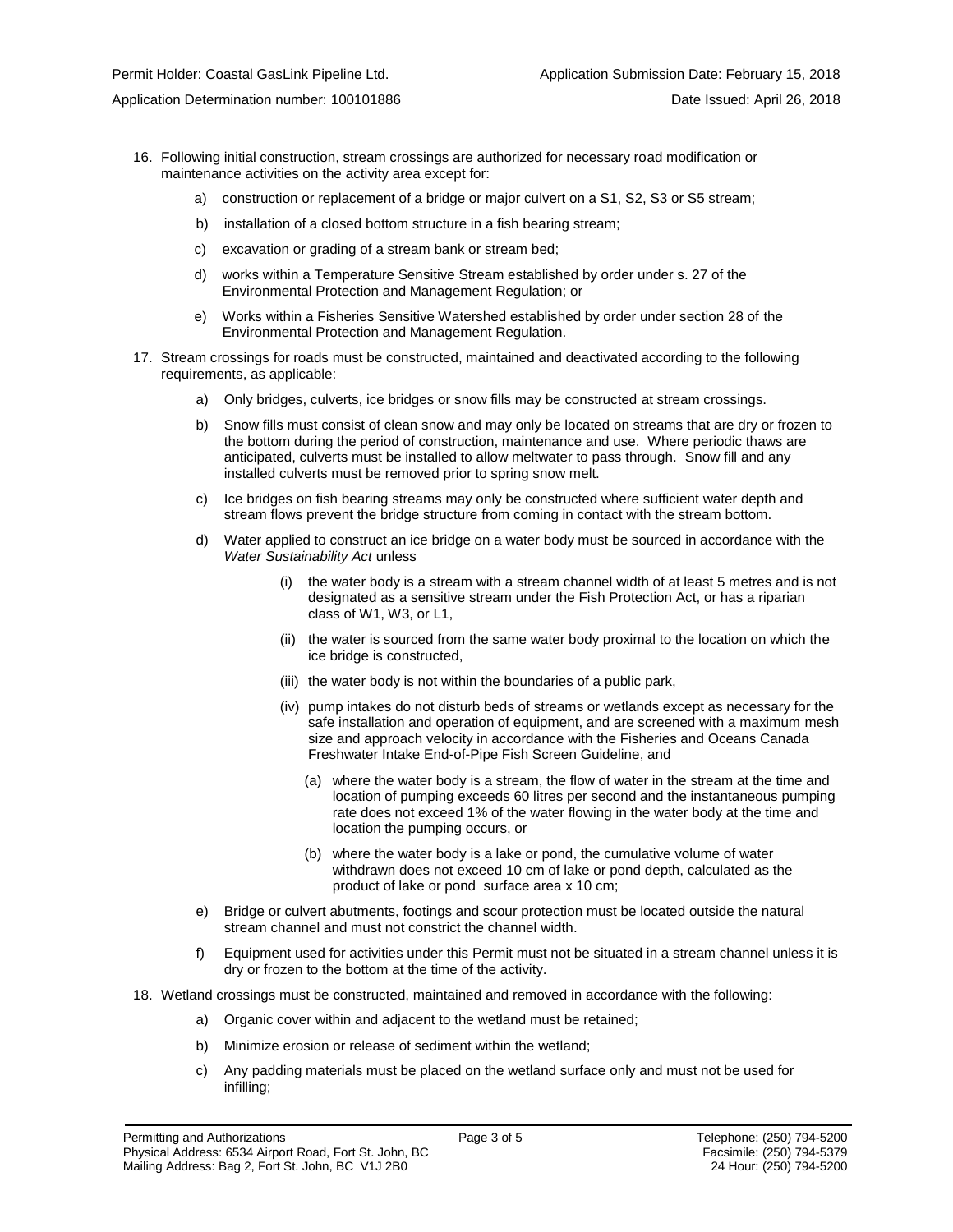Application Determination number: 100101886 Date Issued: April 26, 2018

- d) Any padding materials must be removed as soon as practicable following construction, considering weather and ground conditions; and
- e) The wetland, including banks and bed, must be restored, to the extent practicable, to the condition that existed before the crossing was initiated.

#### **Archaeology**

- 19. If artifacts, features, materials or things protected under section 13(2) of the Heritage Conservation Act are identified the permit holder must, unless the permit holder holds a permit under section 12 of the Heritage Conservation Act issued by the Commission in respect of that artifact, feature, material or thing:
	- a) immediately cease all work in the vicinity of the artifacts, features, materials or things;
	- b) immediately notify the Commission and the Archaeology Branch of the Ministry of Forests, Lands and Natural Resource Operations
	- c) refrain from resuming work in the vicinity of the artifacts, features, materials or things except in accordance with an appropriate mitigation plan that has been prepared in accordance with the Heritage Conservation Act and approved by the Archaeology Branch of the Ministry of Forests, Lands and Natural Resource Operations.

# **ACTIVITY SPECIFIC DETAILS PERMISSIONS, and CONDITIONS**

## **ROAD**

**Land Area Number:** 100002904 **Road Number:** 04391 **Road Type:** Long-Term - All-Weather

## **ACTIVITY DETAILS**

**Seg No.:** 001 **Zone:** 10 **From: N** 6000762.443 **E** 330519.317 **To**: N 6000598.9 **E** 331392.384

*All permissions for this activity are subject to the following conditions:*

#### **Road Conditions**

20. The Permit Holder will immediately effect, and keep in force insurance of an amount not less than \$1,000,000 protecting the Province, the Commission and the Permit Holder (without any rights of cross-claim or subrogation) against claims for personal injury, death, property damage, or third party liability claims arising from any accident or occurrence on the activity area.

## **ADVISORY GUIDANCE**

- 1. Construction plan, CGW4703-MCSL-G-MP-941-RW-1050.0-Sketch-Rev0.pdf, is for the Permit Holder's internal reference only and was not reviewed as a decision tool for this permit, nor does it form an integral part of this permit.
- 2. Instructions for submitting notice of construction start, as required by regulation, can be found in the Oil and Gas Activity Operations Manual on the Commission's website.
- 3. Appropriate tenure may be issued upon acceptance of the post-construction plan. Submission of the original application and submission of the post-construction plan is considered an application for all subsequent applicable *Land Act* tenures. Upon the Commission's acceptance of the post-construction plan no further applications for replacement tenure are required.
- 4. The term "unused equipment" has the same definition as in the Drilling and Production Regulation.